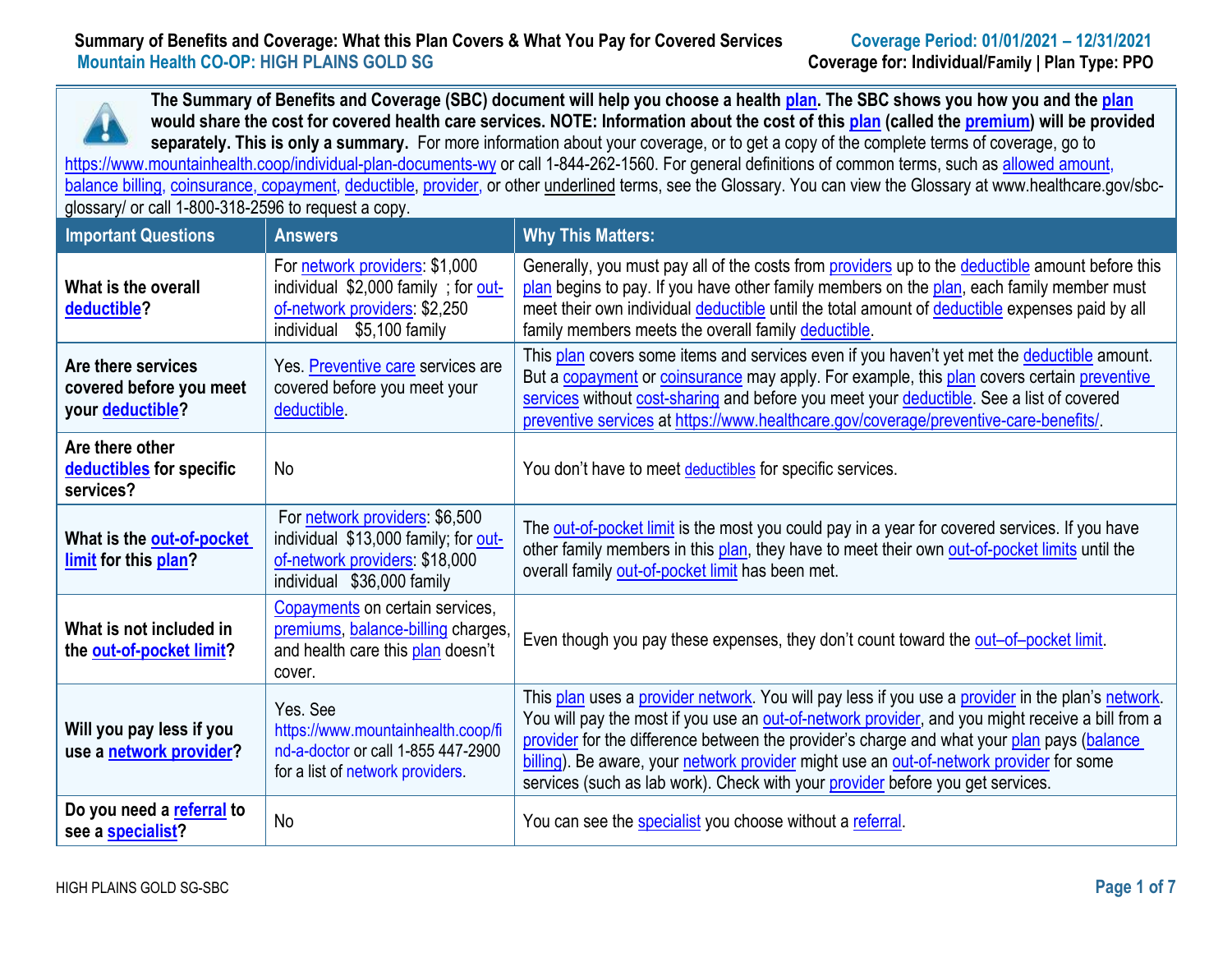All **[copayment](https://www.healthcare.gov/sbc-glossary/#copayment)** and **[coinsurance](https://www.healthcare.gov/sbc-glossary/#coinsurance)** costs shown in this chart are after your **[deductible](https://www.healthcare.gov/sbc-glossary/#deductible)** has been met, if a **deductible** applies.

|                                                                                                                                      |                                                     | <b>What You Will Pay</b>                                                                                                                     |                                                           | <b>Limitations, Exceptions, &amp; Other</b>                                                                                                                                                                                          |
|--------------------------------------------------------------------------------------------------------------------------------------|-----------------------------------------------------|----------------------------------------------------------------------------------------------------------------------------------------------|-----------------------------------------------------------|--------------------------------------------------------------------------------------------------------------------------------------------------------------------------------------------------------------------------------------|
| <b>Common Medical Event</b>                                                                                                          | <b>Services You May Need</b>                        | <b>Network Provider</b><br>(You will pay the least)                                                                                          | <b>Out-of-Network Provider</b><br>(You will pay the most) | <b>Important Information</b>                                                                                                                                                                                                         |
|                                                                                                                                      | Primary care visit to treat an<br>injury or illness | \$30 copay /visit;<br>deductible does not<br>apply.                                                                                          | 50% coinsurance                                           | If an out-of-network provider charges more<br>than the allowed amount, you may have to pay<br>the difference (balance billing).                                                                                                      |
| If you visit a health care<br>provider's office or<br>clinic                                                                         | <b>Specialist visit</b>                             | \$50 copay /visit;<br>deductible does not<br>apply.                                                                                          | 50% coinsurance                                           | If an out-of-network provider charges more<br>than the allowed amount, you may have to pay<br>the difference (balance billing).<br>You may have to pay for services that aren't                                                      |
|                                                                                                                                      | Preventive care/screening/<br>immunization          | No Charge                                                                                                                                    | 50% coinsurance                                           | preventive. Ask your provider if the services<br>needed are preventive. Then check what your<br>plan will pay for.                                                                                                                   |
|                                                                                                                                      | Diagnostic test (x-ray, blood<br>work)              | 40% coinsurance                                                                                                                              | 50% coinsurance                                           | This benefit does not include diagnostic<br>services such as biopsies, which are                                                                                                                                                     |
| If you have a test                                                                                                                   | Imaging (CT/PET scans,<br>MRI <sub>s</sub> )        | 40% coinsurance                                                                                                                              | 50% coinsurance                                           | services that are routinely covered under<br>the Surgical Services Benefit.                                                                                                                                                          |
| If you need drugs to<br>treat your illness or                                                                                        | Generic drugs                                       | Retail: \$5 copay<br>/prescription; deductible<br>does not apply.<br>Mail Order: \$10 copay<br>/prescription; deductible<br>does not apply.  | 50% coinsurance                                           | 31-day supply retail 90-day supply mail-<br>order.                                                                                                                                                                                   |
| condition<br>More information about<br>prescription drug<br>coverage is available at<br>https://www.mountainh<br>ealth.coop/pharmacy | Preferred brand drugs                               | Retail: \$20 copay<br>/prescription; deductible<br>does not apply.<br>Mail Order: \$40 copay<br>/prescription; deductible<br>does not apply. | 50% coinsurance                                           | 31-day supply retail 90-day supply mail-<br>order. If you choose a higher Tier drug when<br>lower Tier drug is available, you must pay<br>an ancillary charge in addition to the<br>deductible and/or coinsurance, as<br>applicable. |
|                                                                                                                                      | Non-preferred brand drugs                           | Retail: \$50 copay<br>/prescription; deductible<br>does not apply.<br>Mail Order: \$100 copay<br>/prescription; deductible                   | 50% coinsurance                                           | 31-day supply retail 90-day supply mail-<br>order. If you choose a higher Tier drug when<br>a lower Tier drug is available, you must pay<br>an ancillary charge in addition to the<br>deductible and/or coinsurance, as              |

\* For more information about limitations and exceptions, see the [plan](https://www.healthcare.gov/sbc-glossary/#plan) or policy document at<https://www.mountainhealth.coop/individual-plan-documents-wy>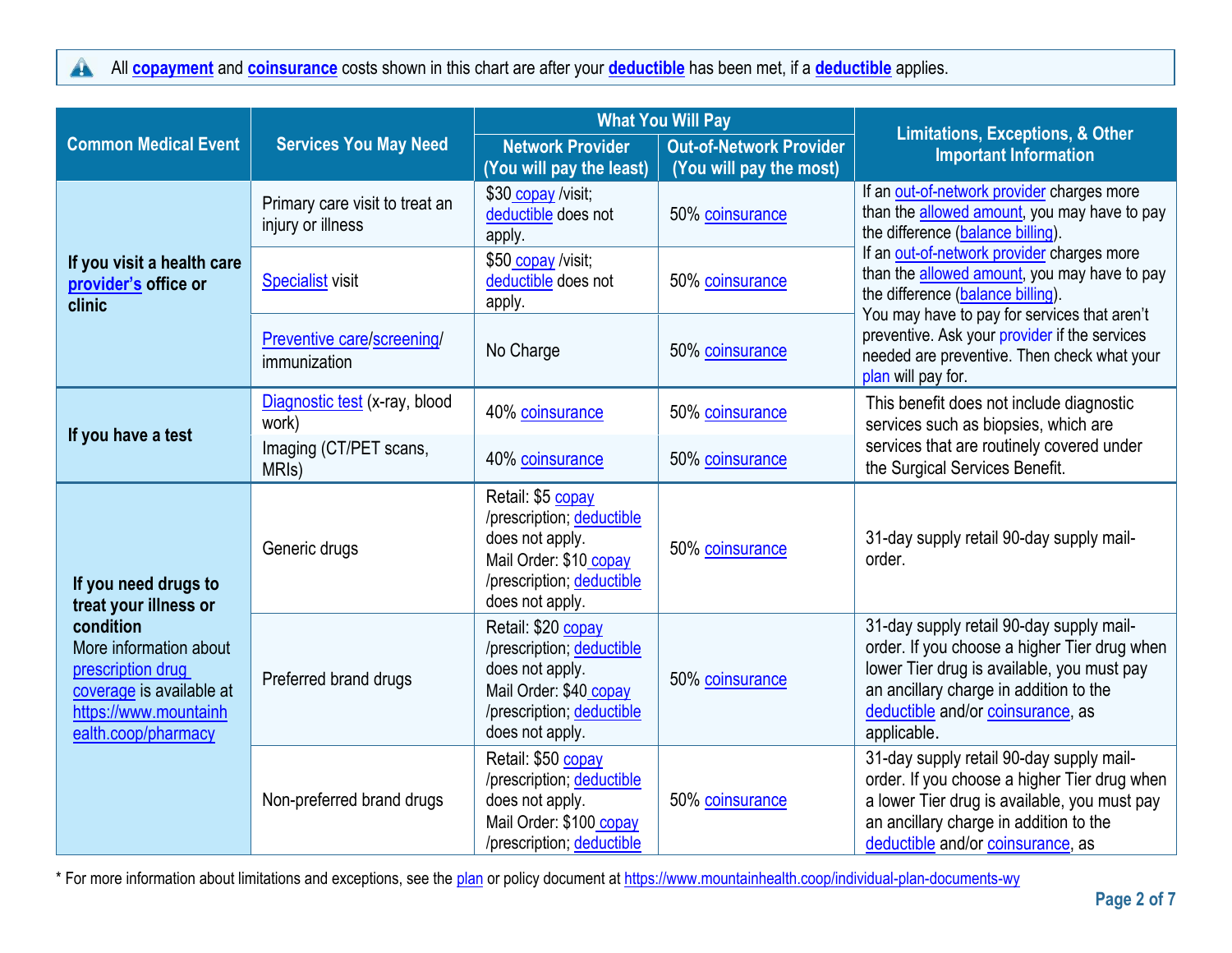|                                                                                    |                                                                          | <b>What You Will Pay</b>                                                                                   |                                                           | <b>Limitations, Exceptions, &amp; Other</b>                                                                                                                                                                                                                        |  |
|------------------------------------------------------------------------------------|--------------------------------------------------------------------------|------------------------------------------------------------------------------------------------------------|-----------------------------------------------------------|--------------------------------------------------------------------------------------------------------------------------------------------------------------------------------------------------------------------------------------------------------------------|--|
| <b>Common Medical Event</b>                                                        | <b>Services You May Need</b>                                             | <b>Network Provider</b><br>(You will pay the least)                                                        | <b>Out-of-Network Provider</b><br>(You will pay the most) | <b>Important Information</b>                                                                                                                                                                                                                                       |  |
|                                                                                    |                                                                          | does not apply.                                                                                            |                                                           | applicable.                                                                                                                                                                                                                                                        |  |
|                                                                                    | <b>Specialty drugs</b>                                                   | Retail: \$100 copay<br>/prescription; deductible<br>does not apply.                                        | 50% coinsurance                                           | 31-day supply Mail order not available. In-<br>Network coverage limited to select<br>pharmacies.                                                                                                                                                                   |  |
| If you have outpatient<br>surgery                                                  | Facility fee (e.g., ambulatory<br>surgery center)                        | 30% coinsurance                                                                                            | 50% coinsurance                                           | If an out-of-network provider charges more<br>than the allowed amount, you may have to pay<br>the difference (balance billing).                                                                                                                                    |  |
|                                                                                    | Physician/surgeon fees                                                   | 30% coinsurance                                                                                            | 50% coinsurance                                           |                                                                                                                                                                                                                                                                    |  |
| If you need immediate                                                              | <b>Emergency room care</b><br><b>Emergency medical</b><br>transportation | 40% coinsurance<br>40% coinsurance                                                                         | 40% coinsurance<br>40% coinsurance                        | If an out-of-network provider charges more<br>than the allowed amount, you may have to pay                                                                                                                                                                         |  |
| medical attention                                                                  | <b>Urgent care</b>                                                       | \$75 copay /visit;<br>deductible does not<br>apply.                                                        | 50% coinsurance                                           | the difference (balance billing)                                                                                                                                                                                                                                   |  |
| If you have a hospital                                                             | Facility fee (e.g., hospital<br>room)                                    | 30% coinsurance                                                                                            | 50% coinsurance                                           | If an out-of-network provider charges more<br>than the allowed amount, you may have to pay                                                                                                                                                                         |  |
| stay                                                                               | Physician/surgeon fees                                                   | 30% coinsurance                                                                                            | 50% coinsurance                                           | the difference (balance billing).                                                                                                                                                                                                                                  |  |
| If you need mental<br>health, behavioral<br>health, or substance<br>abuse services | Outpatient services                                                      | \$30 copay /visit;<br>deductible does not<br>apply and 30%<br>coinsurance for other<br>outpatient services | 50% coinsurance                                           | If an out-of-network provider charges more<br>than the allowed amount, you may have to pay<br>the difference (balance billing).                                                                                                                                    |  |
|                                                                                    | Inpatient services                                                       | 30% coinsurance                                                                                            | 50% coinsurance                                           |                                                                                                                                                                                                                                                                    |  |
|                                                                                    | Office visits                                                            | No Charge                                                                                                  | 50% coinsurance                                           | Included in delivery                                                                                                                                                                                                                                               |  |
|                                                                                    | Childbirth/delivery<br>professional services                             | 30% coinsurance                                                                                            | 50% coinsurance                                           | If an out-of-network provider charges more<br>than the allowed amount, you may have to pay                                                                                                                                                                         |  |
| If you are pregnant                                                                | Childbirth/delivery facility<br>services                                 | 30% coinsurance                                                                                            | 50% coinsurance                                           | the difference (balance billing).<br>Cost sharing does not apply for preventive<br>services. Depending on the type of services, a<br>coinsurance may apply. Maternity care may<br>include tests and services described<br>elsewhere in the SBC (i.e., ultrasound). |  |

\* For more information about limitations and exceptions, see the [plan](https://www.healthcare.gov/sbc-glossary/#plan) or policy document at<https://www.mountainhealth.coop/individual-plan-documents-wy>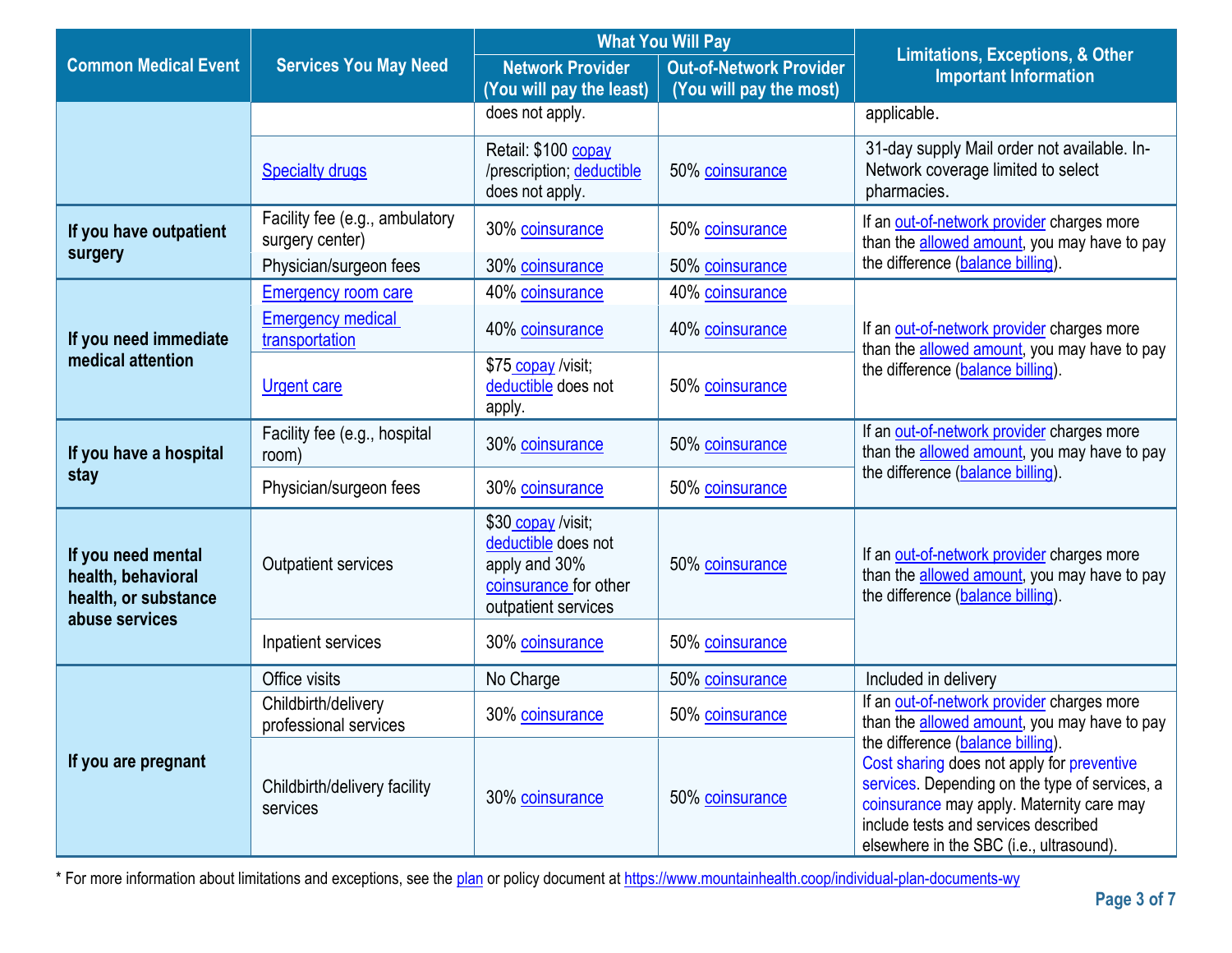|                                                |                                | <b>What You Will Pay</b>                            |                                                           | <b>Limitations, Exceptions, &amp; Other</b>                                                                                                                                                                     |  |
|------------------------------------------------|--------------------------------|-----------------------------------------------------|-----------------------------------------------------------|-----------------------------------------------------------------------------------------------------------------------------------------------------------------------------------------------------------------|--|
| <b>Common Medical Event</b>                    | <b>Services You May Need</b>   | <b>Network Provider</b><br>(You will pay the least) | <b>Out-of-Network Provider</b><br>(You will pay the most) | <b>Important Information</b>                                                                                                                                                                                    |  |
|                                                | Home health care               | 30% coinsurance                                     | 50% coinsurance                                           | If an out-of-network provider charges more<br>than the allowed amount, you may have to pay<br>the difference (balance billing).                                                                                 |  |
|                                                | <b>Rehabilitation services</b> | \$50 copay /visit; deductible<br>does not apply     | 50% coinsurance                                           | 40 visit limit/year each for physical,<br>occupational, and speech therapy. If an out-of-<br>network provider charges more than the<br>allowed amount, you may have to pay the<br>difference (balance billing). |  |
| If you need help<br>recovering or have         | <b>Habilitation services</b>   | 30% coinsurance                                     | 50% coinsurance                                           | 40 visit limit/year each for physical,<br>occupational, and speech therapy. If an out-<br>of-network provider charges more than the<br>allowed amount, you may have to pay the<br>difference (balance billing). |  |
| other special health<br>needs                  | <b>Skilled nursing care</b>    | 30% coinsurance                                     | 50% coinsurance                                           | If an out-of-network provider charges more<br>than the allowed amount, you may have to<br>pay the difference (balance billing).                                                                                 |  |
|                                                | Durable medical equipment      | 30% coinsurance                                     | 50% coinsurance                                           | See policy documents. If an out-of-network<br>provider charges more than the allowed<br>amount, you may have to pay the difference<br>(balance billing).                                                        |  |
|                                                | <b>Hospice services</b>        | 30% coinsurance                                     | 50% coinsurance                                           | If an out-of-network provider charges more<br>than the allowed amount, you may have to<br>pay the difference (balance billing).                                                                                 |  |
| If your child needs<br>dental care or eye care | Children's eye exam            | No Charge                                           | 25% coinsurance                                           | Coverage is limited to one Vision<br><b>Examination per Covered</b><br>Dependent Child under age 19, per<br>Calendar Year.                                                                                      |  |
|                                                | Children's glasses             | No Charge                                           | 25% coinsurance                                           | Coverage is limited to one frame per<br>Covered Dependent Child under age 19, per<br>Calendar Year.                                                                                                             |  |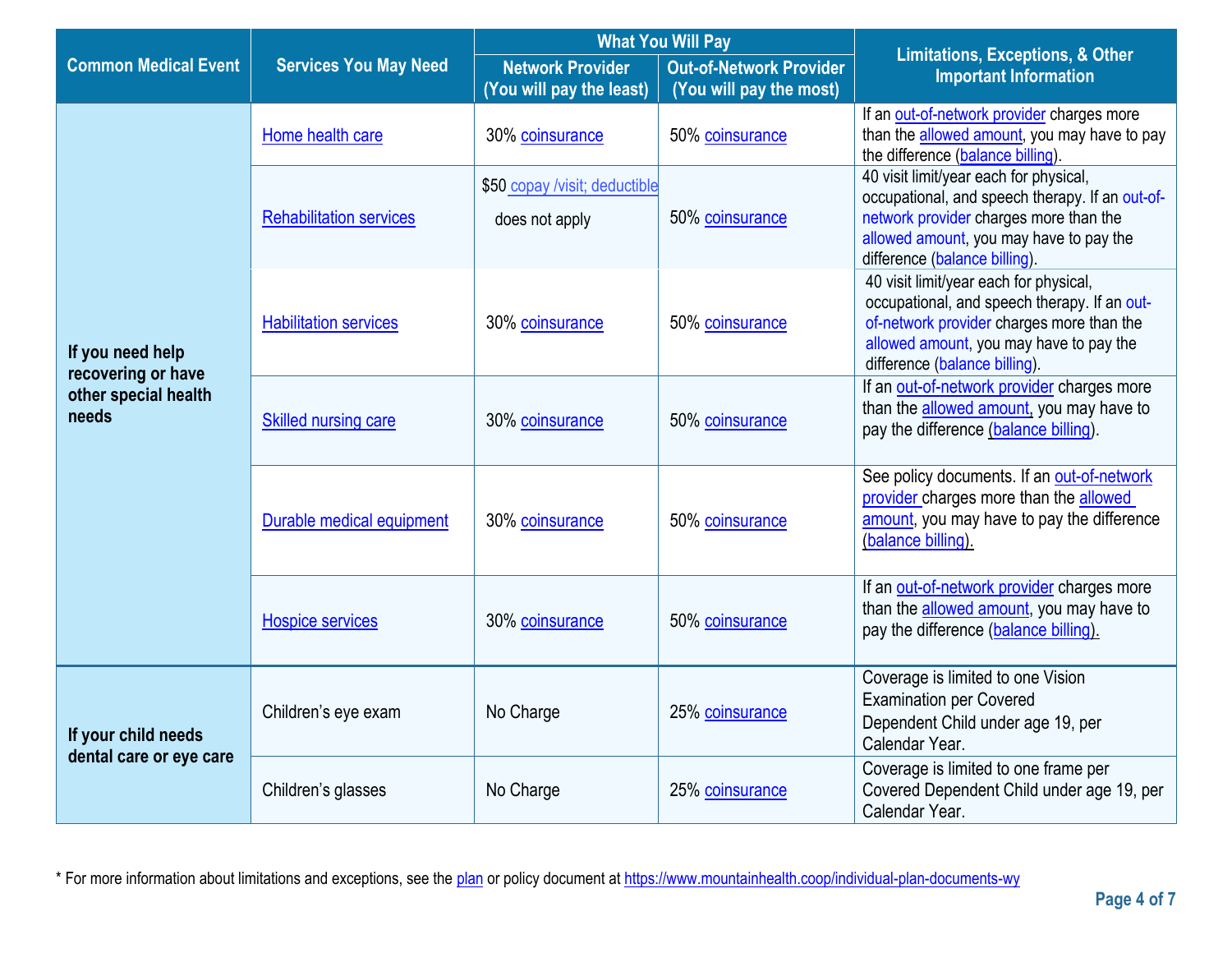**Excluded Services & Other Covered Services:**

| Services Your Plan Generally Does NOT Cover (Check your policy or plan document for more information and a list of any other excluded services.)               |                                                                                                                                                                                                                                                                                              |                                                                                                                                               |  |
|----------------------------------------------------------------------------------------------------------------------------------------------------------------|----------------------------------------------------------------------------------------------------------------------------------------------------------------------------------------------------------------------------------------------------------------------------------------------|-----------------------------------------------------------------------------------------------------------------------------------------------|--|
| Abortion (except in the case of rape, incest,<br>or when the life of the mother is endangered)<br>Dental Care (Child)<br><b>Hearing Aids</b><br>Long term care | Non-emergency care when traveling outside<br>$\bullet$<br>the United States. See<br>www.mountainhealth.coop/plan-documents-<br><u>wy</u><br>Private-duty nursing unless the hospital does<br>$\bullet$<br>not an urgent or acute care unit.                                                  | Religious counseling<br>Reversal of an elective sterilization<br>Rolfing therapy<br>Self-help programs<br>Temporomandibular joint dysfunction |  |
| Other Covered Services (Limitations may apply to these services. This isn't a complete list. Please see your plan document.)                                   |                                                                                                                                                                                                                                                                                              |                                                                                                                                               |  |
| Acupuncture (Up to 12 visits/year)<br>Bariatric surgery: Prior authorization<br>required<br>Chiropractic care (Up to 20 visits/year)                           | Cosmetic surgery (Only if medically<br>$\bullet$<br>necessary or for certain reconstructive<br>surgeries)<br>Dental Care (Adult) up to \$100.00 limit<br>$\bullet$<br>Infertility treatment, except artificial<br>$\bullet$<br>fertilization<br>Routine eye care (Adult) up to \$60.00 limit | Routine foot care provided to a member with<br><b>Diabetes</b><br>Weight loss programs: Prior authorization<br>required                       |  |

Your Rights to Continue Coverage: There are agencies that can help if you want to continue your coverage after it ends. The contact information for those agencies is: Mountain Health CO-OP at 1-844-262-1560, State insurance department contact information at 1-866-444-3272 or https://www.dol.gov/agencies/ebsa/about-ebsa/ask-a-question/ask-ebsa. State consumer assistance program at [http://www.cms.gov/ccIIO/Resources/Consumer-](http://www.cms.gov/ccIIO/Resources/Consumer-Assistance-Grants)[Assistance-Grants,](http://www.cms.gov/ccIIO/Resources/Consumer-Assistance-Grants) Office of Personnel Management Multi State Plan Program at https://www.opm.gov/healthcare-insurance/multi-state-plan-program/external [review/.](https://www.opm.gov/healthcare-insurance/multi-state-plan-program/external%20review/) Other coverage options may be available to you, too, including buying individual insurance coverage through the [Health Insurance](https://www.healthcare.gov/sbc-glossary/#health-insurance) [Marketplace.](https://www.healthcare.gov/sbc-glossary/#marketplace) For more information about the [Marketplace,](https://www.healthcare.gov/sbc-glossary/#marketplace) visit [www.HealthCare.gov](http://www.healthcare.gov/) or call 1-800-318- 2596.

Your Grievance and Appeals Rights: There are agencies that can help if you have a complaint against your [plan](https://www.healthcare.gov/sbc-glossary/#plan) for a denial of a [claim.](https://www.healthcare.gov/sbc-glossary/#claim) This complaint is called a [grievance](https://www.healthcare.gov/sbc-glossary/#grievance) or [appeal.](https://www.healthcare.gov/sbc-glossary/#appeal) For more information about your rights, look at the explanation of benefits you will receive for that medical [claim.](https://www.healthcare.gov/sbc-glossary/#claim) Your [plan](https://www.healthcare.gov/sbc-glossary/#plan) documents also provide complete information on how to submit a [claim,](https://www.healthcare.gov/sbc-glossary/#claim) [appeal,](https://www.healthcare.gov/sbc-glossary/#appeal) or a [grievance](https://www.healthcare.gov/sbc-glossary/#grievance) for any reason to your [plan.](https://www.healthcare.gov/sbc-glossary/#plan) For more information about your rights, this notice, or assistance, contact: www.mountainhealth.coop or call 1-844-262-1560.

### **Does this plan provide Minimum Essential Coverage? Yes**

[Minimum Essential Coverage](https://www.healthcare.gov/sbc-glossary/#minimum-essential-coverage) generally includes [plans,](https://www.healthcare.gov/sbc-glossary/#plan) [health insurance](https://www.healthcare.gov/sbc-glossary/#health-insurance) available through the [Marketplace](https://www.healthcare.gov/sbc-glossary/#marketplace) or other individual market policies, Medicare, Medicaid, CHIP, TRICARE, and certain other coverage. If you are eligible for certain types of [Minimum Essential Coverage,](https://www.healthcare.gov/sbc-glossary/#minimum-essential-coverage) you may not be eligible for the [premium tax credit.](https://www.healthcare.gov/sbc-glossary/#premium-tax-credits)

#### **Does this plan meet the Minimum Value Standards? Yes**

If your [plan](https://www.healthcare.gov/sbc-glossary/#plan) doesn't meet the [Minimum Value Standards,](https://www.healthcare.gov/sbc-glossary/#minimum-value-standard) you may be eligible for a [premium tax credit](https://www.healthcare.gov/sbc-glossary/#premium-tax-credits) to help you pay for a plan through the [Marketplace.](https://www.healthcare.gov/sbc-glossary/#marketplace)

*To see examples of how this [plan](https://www.healthcare.gov/sbc-glossary/#plan) might cover costs for a sample medical situation, see the next section*

\* For more information about limitations and exceptions, see the [plan](https://www.healthcare.gov/sbc-glossary/#plan) or policy document at<https://www.mountainhealth.coop/individual-plan-documents-wy>